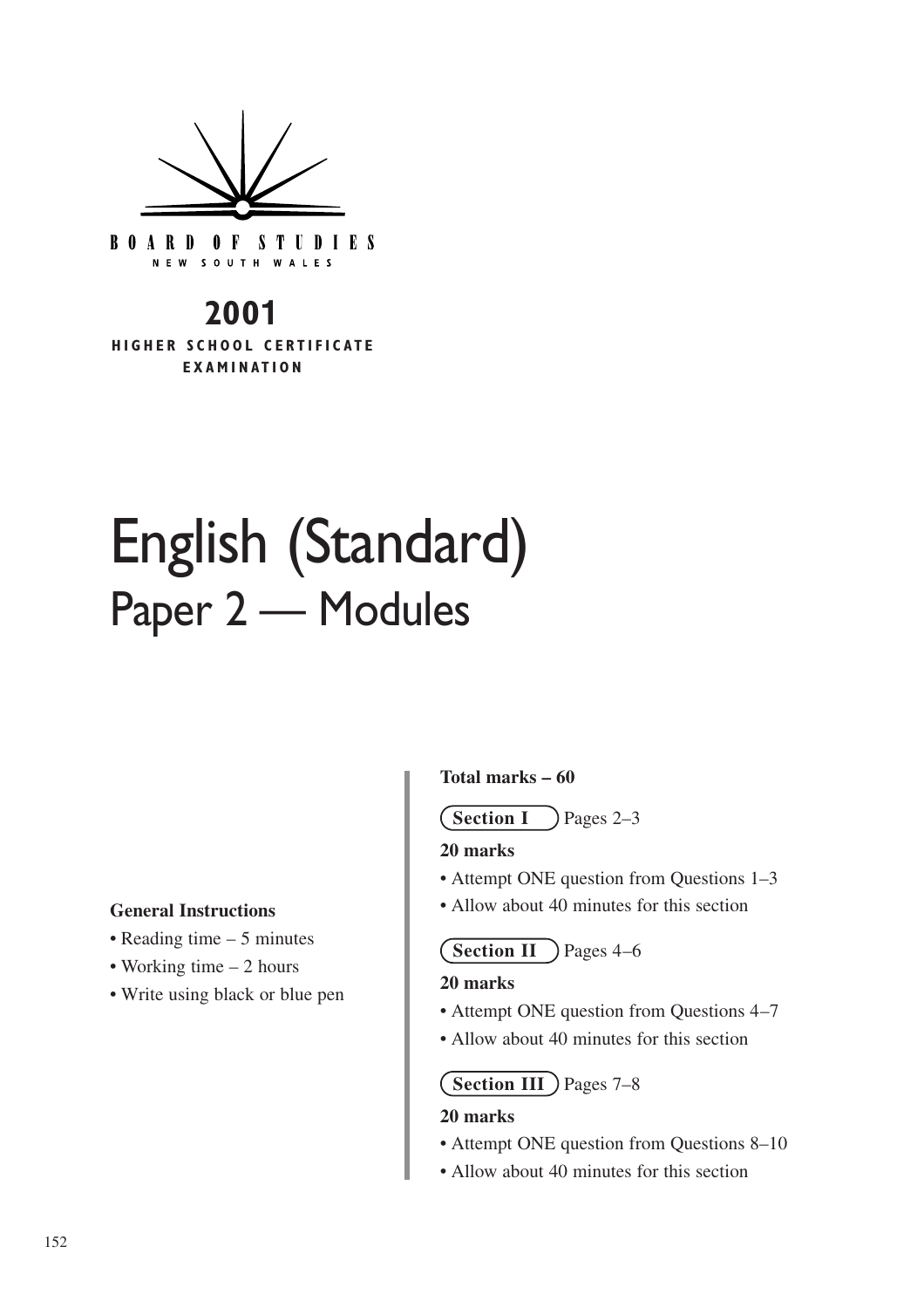## **Section I — Module A: Experience Through Language**

#### **20 marks Attempt ONE question from Questions 1–3 Allow about 40 minutes for this section**

Answer the question in a writing booklet. Extra writing booklets are available.

In your answer you will be assessed on how well you:

- demonstrate understanding of the ways meaning is shaped through narrative, dialogue or image
- organise, develop and express your ideas using language appropriate to audience, purpose and form

#### **Question 1 — Elective 1: Telling Stories** (20 marks)

The composer of your prescribed text and the composer of a text of your own choosing are featured on the radio program *Composers' Conversations*.

Write the conversation in which they discuss the ways they use narrative techniques to shape perceptions of others and the world.

If your prescribed text is *Tales from the Blackboard*, choose the composer of ONE of the set narratives and the composer of a text of your own choosing.

The prescribed texts are:

| - Henry Lawson, The Penguin Henry Lawson Short Stories<br>The Drover's Wife<br>∗<br>In a Dry Season<br>∗<br>The Loaded Dog<br>∗<br>Joe Wilson's Courtship<br>∗                                                                                                                                                      |
|---------------------------------------------------------------------------------------------------------------------------------------------------------------------------------------------------------------------------------------------------------------------------------------------------------------------|
| - William Fitzwater, Through Australian Eyes<br>∗<br>China<br>∗<br>Hungary                                                                                                                                                                                                                                          |
| - Boori (Monty) Pryor, with Meme McDonald, <i>Maybe Tomorrow</i>                                                                                                                                                                                                                                                    |
| <sub>or</sub>                                                                                                                                                                                                                                                                                                       |
| Amanda Tattam, Tales from the Blackboard<br>$\overline{\phantom{m}}$<br>Choose Your Own Adventure: Don't We All?<br>∗<br>Rubicon<br>∗<br>∗<br>Slippery, the School Mascot<br>To Ms with Love?<br>∗<br>∗<br>Kultitja<br>Red Corner, White Corner<br>∗<br>∗<br><b>Walls and Bridges</b><br>∗<br><i>Write for Life</i> |
|                                                                                                                                                                                                                                                                                                                     |

#### **OR**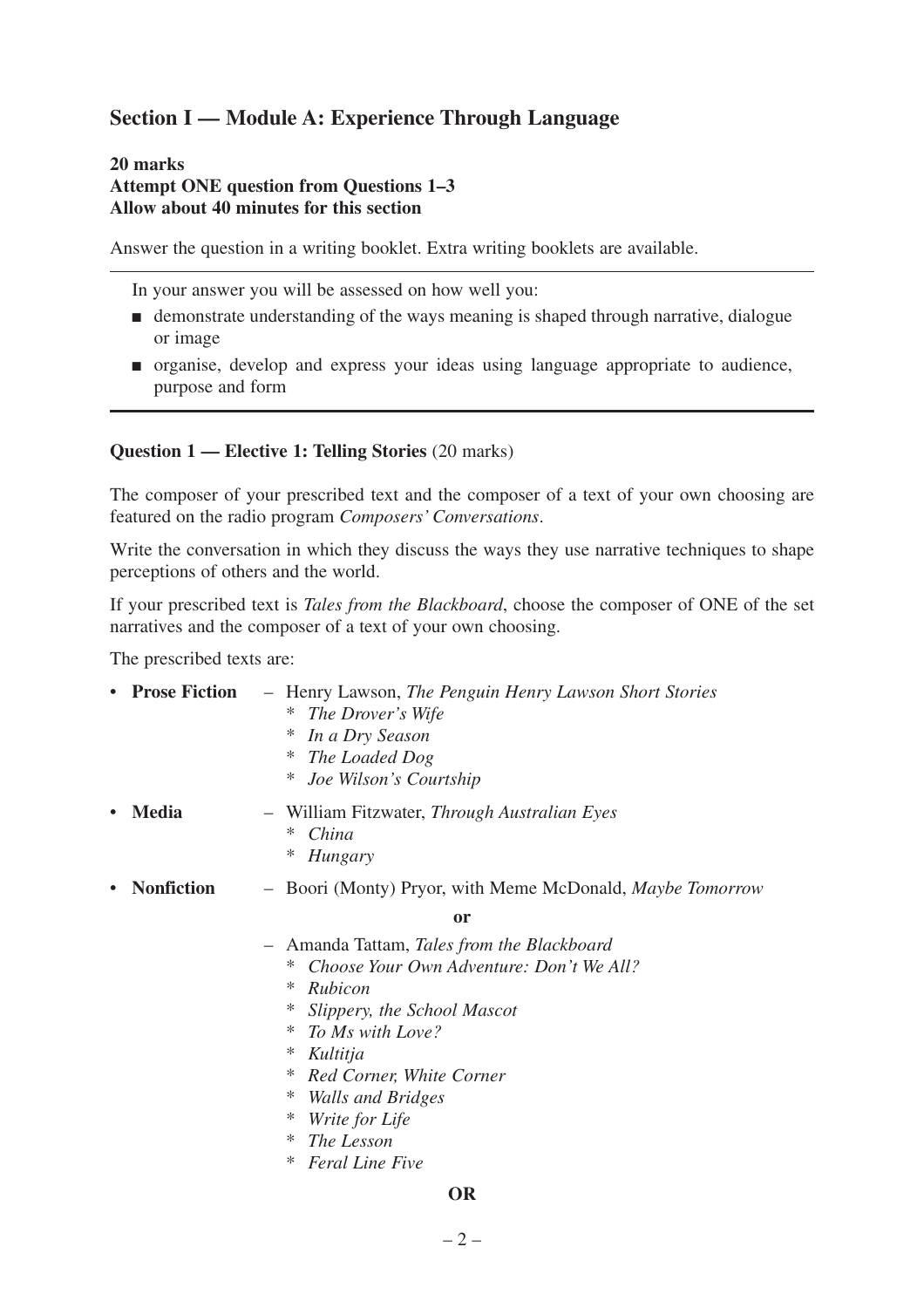#### **Question 2 — Elective 2: Dialogue** (20 marks)

In what ways is dialogue used to present the relationships between different voices?

In your answer, you should refer to your prescribed text and related texts of your own choosing.

The prescribed texts are:

• **Drama –** Jane Harrison, *Stolen*

**or**

- **–** David Williamson, *The Club*
- **Poetry –** Komninos, *Komninos by the Kupful* \* *hillston welcome*
	-
	- \* *eat*
	- \* *drunken derelict*
	- \* *diary of a residency*
	- \* *thomastown talk*

#### **OR**

#### **Question 3 — Elective 3: Image** (20 marks)

How are images used to shape your response to the worlds presented in your prescribed text and related texts of your own choosing?

The prescribed texts are:

| • Poetry | - Kevin Gilbert (ed.), <i>Inside Black Australia</i>                                   |
|----------|----------------------------------------------------------------------------------------|
|          | * Oodgeroo Noonuccal, The Past                                                         |
|          | * Errol West, <i>There is no one to teach me the songs that bring the</i><br>Moon Bird |
|          | * Kevin Gilbert, <i>Tree</i> and <i>Kiacatoo</i>                                       |
|          | * Eva Johnson, Weevilly Porridge                                                       |
|          | * Jenny Hargraves Nampijinpa, Yuntalpa-Ku (Child, leave the tape<br><i>recorder</i> )  |
| • Film   | - Baz Luhrmann, Strictly Ballroom                                                      |
|          | <sub>or</sub>                                                                          |
|          | - Peter Weir, <i>The Truman Show</i>                                                   |
|          | • <b>Multimedia</b> – Raymond Briggs, When the Wind Blows                              |
|          |                                                                                        |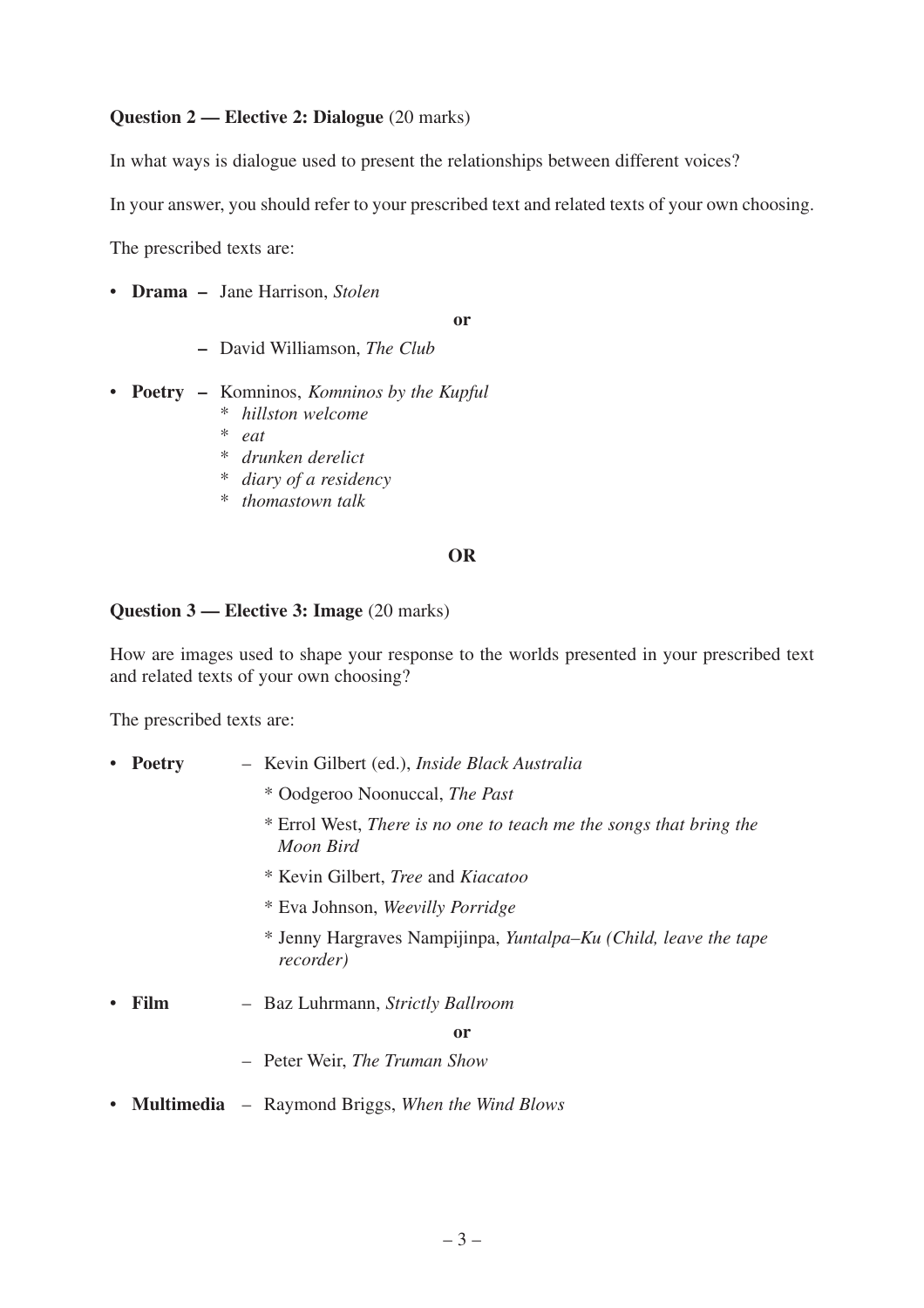## **Section II — Module B: Close Study of Text**

#### **20 marks Attempt ONE question from Questions 4–7 Allow about 40 minutes for this section**

Answer the question in a SEPARATE writing booklet. Extra writing booklets are available.

In your answer you will be assessed on how well you:

- demonstrate understanding of a text's distinctive qualities and how these shape meaning
- organise, develop and express ideas using language appropriate to audience, purpose and form

#### **Question 4 — Drama** (20 marks)

(a) Katherine Thomson, *Navigating*

How are dramatic techniques used in the play *Navigating* to communicate the cost of whistleblowing to the individual?

#### *Or*

(b) John Misto, *The Shoe-Horn Sonata*

Imagine you are the actor playing either Bridie or Sheila in *The Shoe-Horn Sonata*.

You have just finished the first performance of the play. Write a letter to a friend in which you explain the challenges of performing your role.

#### *Or*

(c) William Shakespeare, *Macbeth*

How are dramatic techniques used to explore Macbeth's relationships with the women in the play?

**OR**

**20**

**Marks**

**20**

**20**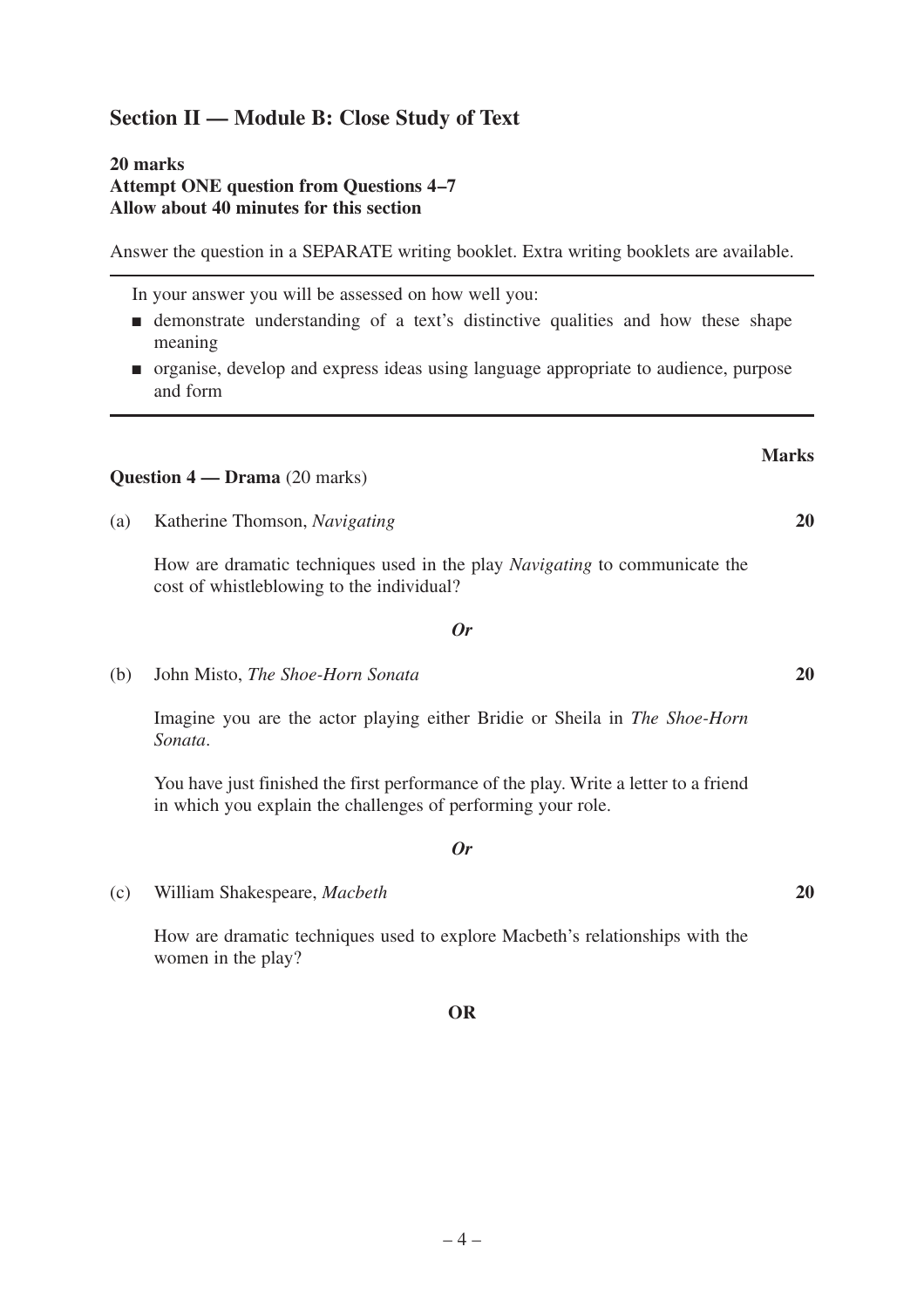**OR**

# **Question 5 — Prose Fiction** (20 marks)

| (a) | Robert Cormier, We All Fall Down                                                                                                                                  | 20        |
|-----|-------------------------------------------------------------------------------------------------------------------------------------------------------------------|-----------|
|     | Write a speech for a class presentation discussing how ideas and issues<br>introduced in the opening are significant for the rest of the novel.                   |           |
|     | <b>Or</b>                                                                                                                                                         |           |
| (b) | Jane Yolen, Briar Rose                                                                                                                                            | <b>20</b> |
|     | How is the idea of the journey presented in the novel <i>Briar Rose</i> ?                                                                                         |           |
|     | <b>OR</b>                                                                                                                                                         |           |
|     | Question 6 — Nonfiction, Film, Media or Multimedia (20 marks)                                                                                                     |           |
| (a) | <b>Film</b> – Peter Weir, <i>Witness</i>                                                                                                                          | <b>20</b> |
|     | Identify ONE interesting character represented in Witness.                                                                                                        |           |
|     | How has Weir used film techniques to shape your response to the character?                                                                                        |           |
|     | <b>Or</b>                                                                                                                                                         |           |
| (b) | <b>Nonfiction</b> — Gordon Matthews, An Australian Son                                                                                                            | <b>20</b> |
|     | How does Gordon Matthews engage us in his search for identity?                                                                                                    |           |
|     | <b>Or</b>                                                                                                                                                         |           |
| (c) | <b>Multimedia</b> — Australian War Memorial Website                                                                                                               | 20        |
|     | Write a review of the Australian War Memorial Website for a magazine with a<br>general readership, discussing its effectiveness as an interactive text about war. |           |
|     | The section of the site set for study is:                                                                                                                         |           |
|     | 1918 Australians in France: Contents and Feedback                                                                                                                 |           |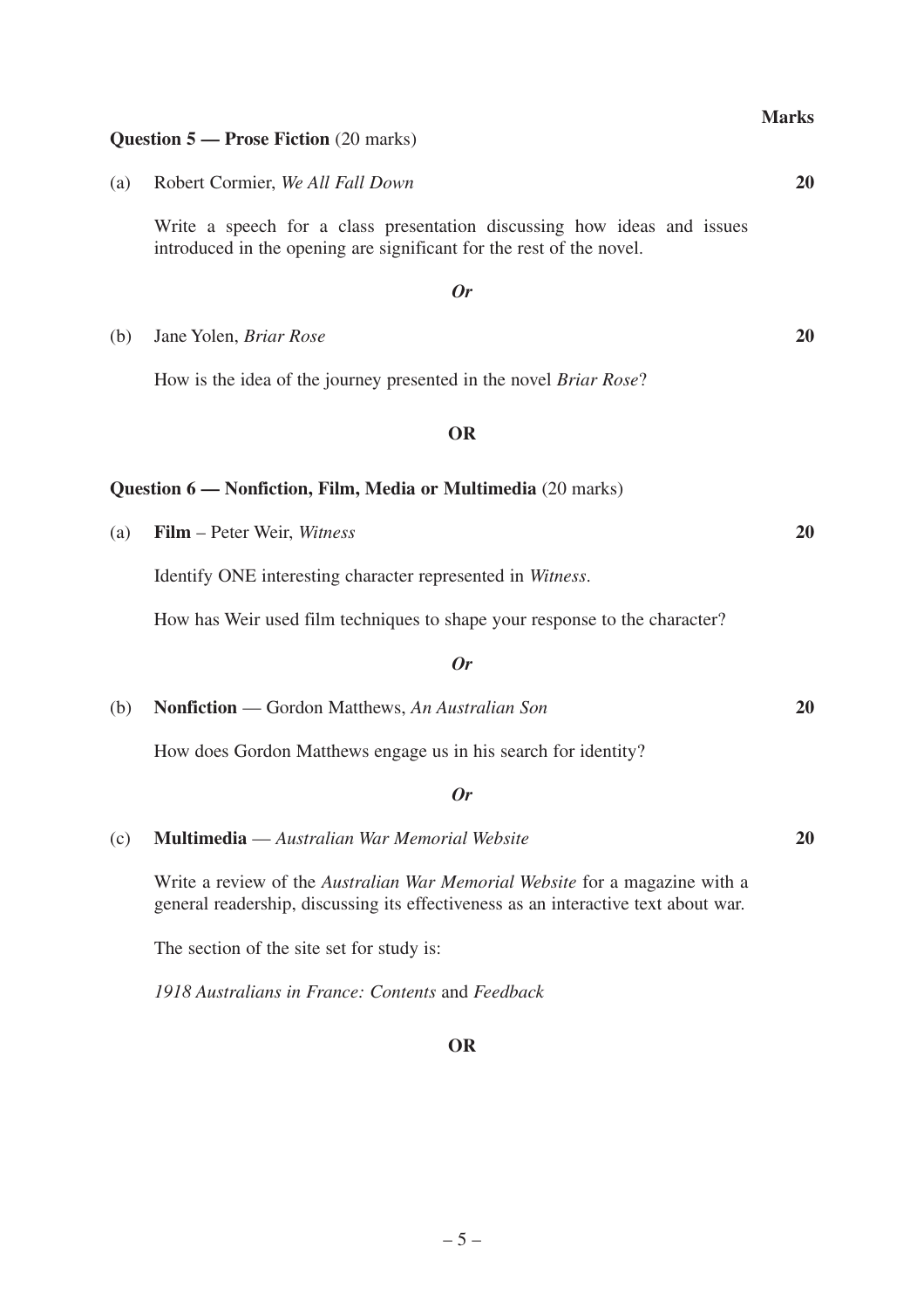#### **Question 7 — Poetry** (20 marks)

(a) Debbie Westbury, *Mouth to Mouth*

How does Debbie Westbury explore love and loss in her poetry?

Refer to at least TWO poems you have studied.

The prescribed poems are:

- \* *The Scribe's Daughter*
- \* *the prince*
- \* *shells*
- \* *TV News*
- \* *Somewhere Else*
- \* *Mouth to mouth*
- \* *Dapto Dressing Up*

#### *Or*

(b) Wilfred Owen, *War Poems and Others*

How does Owen explore the horror of war through the power of poetry?

Refer to at least TWO poems you have studied.

The prescribed poems are:

- \* *The Send-Off*
- \* *Anthem for Doomed Youth*
- \* *Dulce et Decorum Est*
- \* *Miners*
- \* *Spring Offensive*
- \* *Futility*

**20**

**20**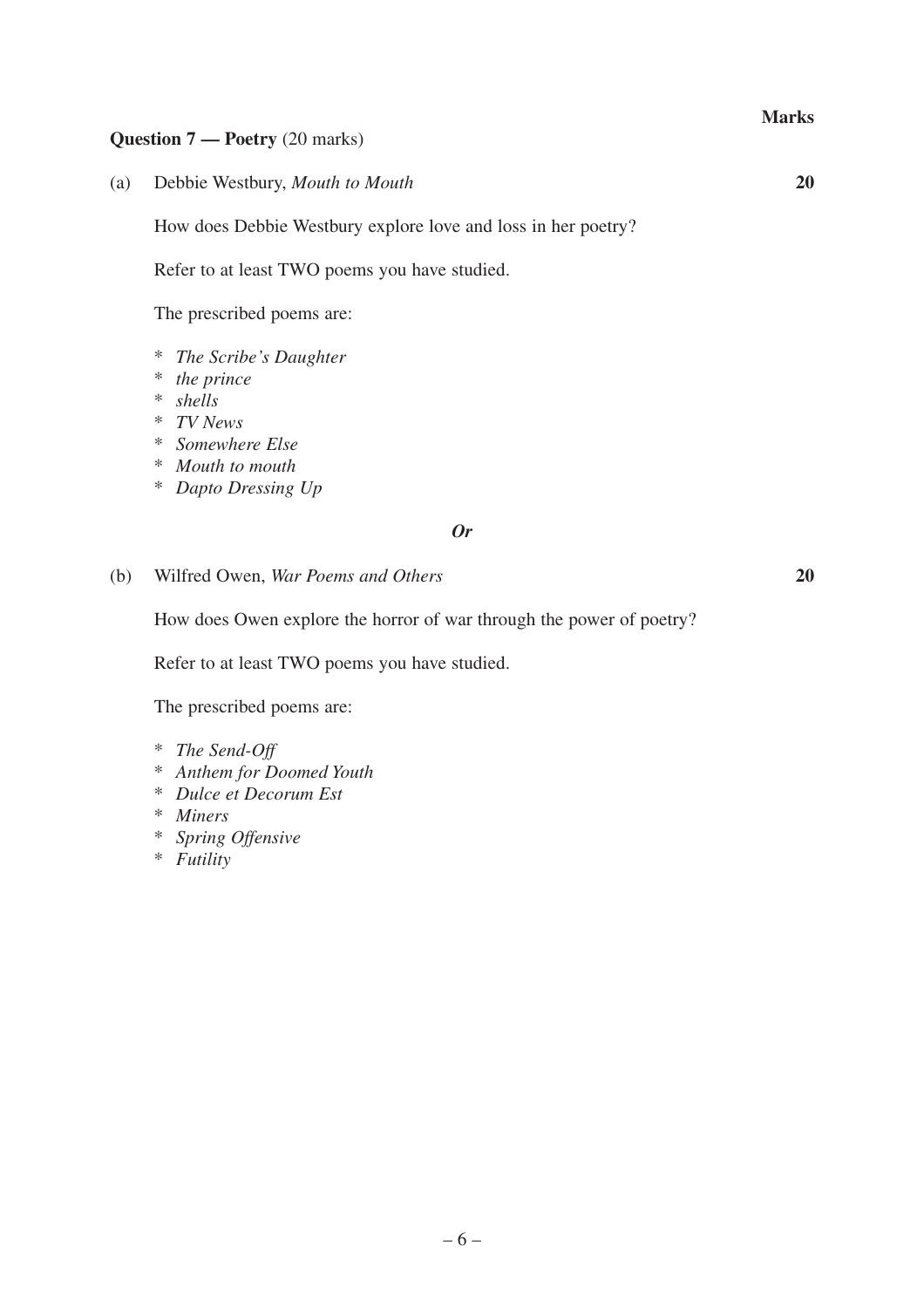# **Section III — Module C: Texts and Society**

#### **20 marks Attempt ONE question from Questions 8–10 Allow about 40 minutes for this section**

Answer the question in a SEPARATE writing booklet. Extra writing booklets are available.

In this section you will be assessed on how well you:

- demonstrate analysis of the ways texts and meaning are shaped by context
- organise, develop and express ideas using language appropriate to audience, purpose, context and form

#### **Question 8 — Elective 1: The Institution and Personal Experience** (20 marks)

You work for a government agency.

Your workplace supervisor has asked you to write a report based on your investigations of the effect of institutions on individuals.

Write your report. In your answer you should refer to your prescribed text, and a variety of other related texts of your own choosing.

The prescribed texts are:

- **Prose Fiction** Scott Monk, *Raw*
- **Drama** Tony Strachan, *State of Shock*
- **Film** Bill Couturie, *Dear America*

#### **OR**

#### **Please turn over**